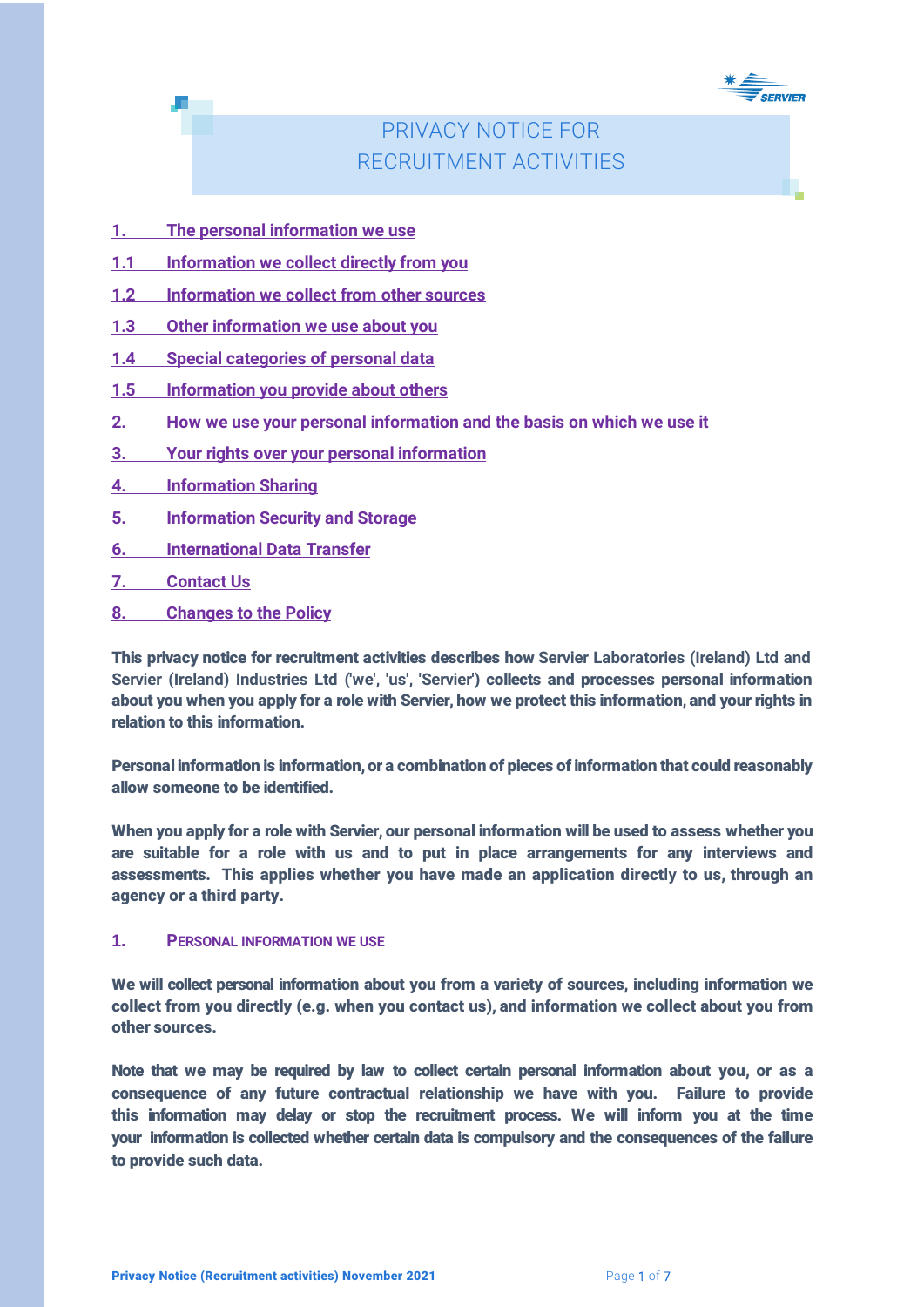

## **1.1 Personal information we collect directly from you**

The categories of personal information that we collect directly from you are:

- (a) personal details (e.g. name)
- (b) contact details (e.g. phone number, email address, postal address and mobile number)
- (c) Work Permit / Visa (if relevant)
- (d) job related information (e.g. CVs, resumes, application forms, proof of address, professional memberships affiliations, referee's information)
- (e) driving licence
- (f) evidence of qualifications (e.g. copies of your degree or highest qualification)
- (g) bank details (e.g. for travel expenses)

## **1.2 Information we collect from other sources**

In addition to the information you provide us directly, we also collect information about you from third parties including recruitment agencies, and pre-employment screening agencies during the application and recruitment process. We also collect information about you from public sources including internet recruitment networks such as LinkedIn. An existing employee or colleague may recommend that we consider you for a role in Servier. In this regard, you are informed for each of the above process**es** before the collection.

The categories of information that we will usually need **to** collect about you from third parties includes:

(a) references from previous employers (e.g. former managers, colleagues and professional associates)

#### **1.3 Other information we use about you**

We may also collect, and process personal data generated by Servier including:

- (a) recruitment related emails (e.g. invitation to interview, request for reference, rejection emails), letters of offer of employment (if you are successful)
- (b) feedback on assessments and interviews
- (c) payment of travel expenses

#### **1.4 Special categories of personal data**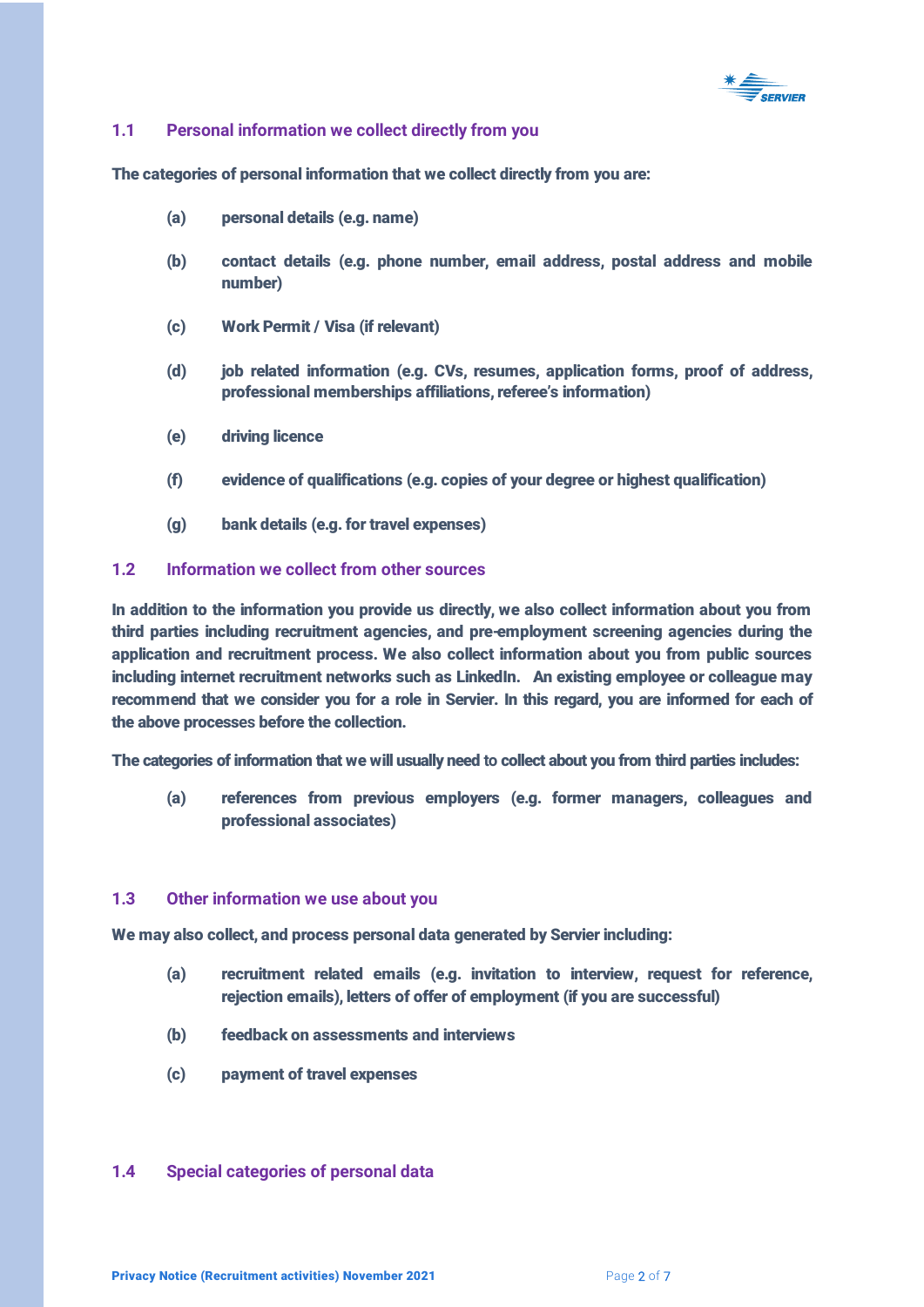

Some of the categories of information that we collect are special categories of personal data (also known as sensitive personal information). In particular, we may process personal information that relates to your health which could include details of any disabilities for the purpose of making reasonable adjustments to the recruitment process.

As part of pre-employment checks we collect information about your legal right to work and checks for criminal convictions and offences in order to carry out our obligations and exercise specific rights in relation to employment.

## **1.5 Information you provide about others**

We may collect and process information provided by you about your referees including their name, contact details and relationship to you for the purposes of reference checking.

Please only provide us with information about referees whom you have confirmed are happy to be contacted by us. **If you provide us with any personal information about others, we request that you provide them with a copy of this Privacy Notice.**

#### **2. HOW WE USE YOUR PERSONAL INFORMATION AND THE BASIS ON WHICH WE USE IT**

We use your personal information to:

- **(a)** administer the recruitment process in order to assess your suitability to do the job you have applied for, and to contact you to arrange, conduct, evaluate and **give**  feedback on assessments and interviews
- **(b)** ensure that the information we hold about you is kept up to date and accurate
- **(c)** comply with legal obligations to which we are subject and cooperate with regulators and law enforcement bodies
- **(d)** manage our relationship with you effectively including to deal with your enquiries and requests
- (e) exercise our legal rights where it is necessary to do so, for example to detect, prevent and respond to fraud claims or violations of law
- **(f)** improve the operation of and management of our recruitment processes

We must have a legal basis to process your personal information and this can include:

(a) to meet our legitimate interests for recruitment and business management purposes. These include identifying and evaluating suitable candidates for positions within Servier, record-keeping related to recruitment processes, analysing the recruitment process and outcomes. When we process personal information to meet our legitimate interests, we put in place robust safeguards to ensure that your privacy is protected and to ensure that our legitimate interests are not overridden by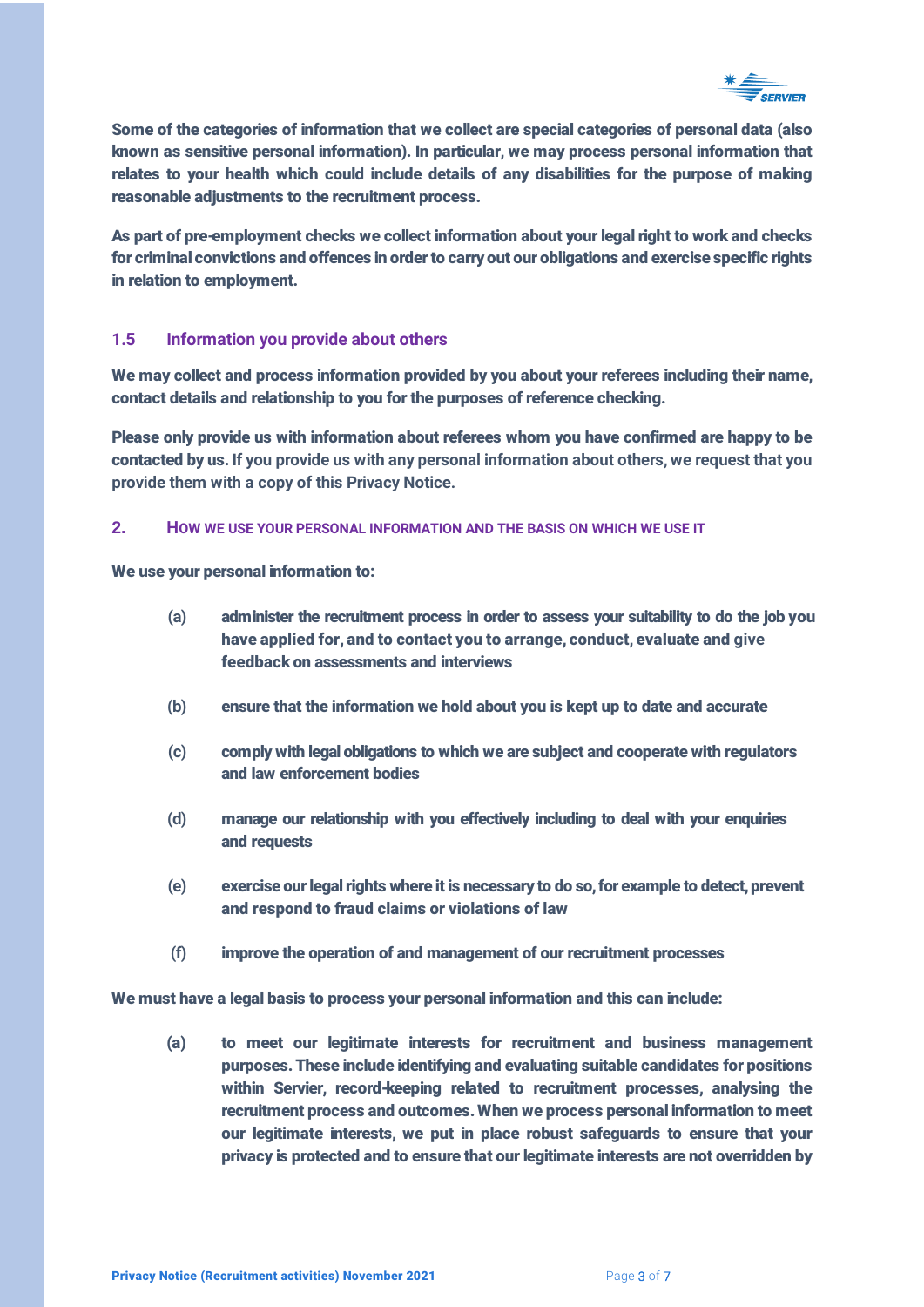

your interests or fundamental rights and freedoms. For more information regarding this process, please contact us using the details in section below.

- **(b)** to take steps prior to potentially entering into a contract of employment with you
- **(c)** to comply with our legal obligations in the field of employment, including health and safety obligations, occupational health obligations (such as to make **suitable accommodation for interview arrangements and the prospective role** in accordance with your medical requirements), and to undertake pre-employment screening checks
- **(d)** for the establishment, exercise or defence of a legal claim

## **3. YOUR RIGHTS OVER YOUR PERSONAL INFORMATION**

You have certain rights regarding your personal information, subject to certain exceptions in accordance with applicable law. These include the following rights to:

- access your personal information. There may be some exceptions, for instance in the event of a manifestly unfounded or excessive request, or if the exercise of this right affect**s** a legal investigation or the right of freedom of another data subject, which means you may not always receive all the information we process about you;
- rectify any inaccurate information we hold about you;
- erase your personal information except in certain circumstances for example if it is necessary for us to process your personal information to comply with a legal obligation (as described in section 2 above) or for the establishment, exercise or defence of a legal claim;
- restrict our use of your personal information in certain circumstances;
- object to our use of your personal information in certain circumstances where we use your personal for our legitimate interests (as described in section 2 above); and
- receive your personal information in a usable electronic format and transmit it to a third party (right to data portability);
- lodge a complaint with your data protection authority (the Data Protection Commission in Ireland https://www.dataprotection.ie)

If you would like to discuss or exercise such rights, please contact us at the details below.

We encourage you to contact us to update or correct your information if it changes or if the personal information we hold about you is inaccurate. We will contact you if we need additional information from you in order to honour your requests.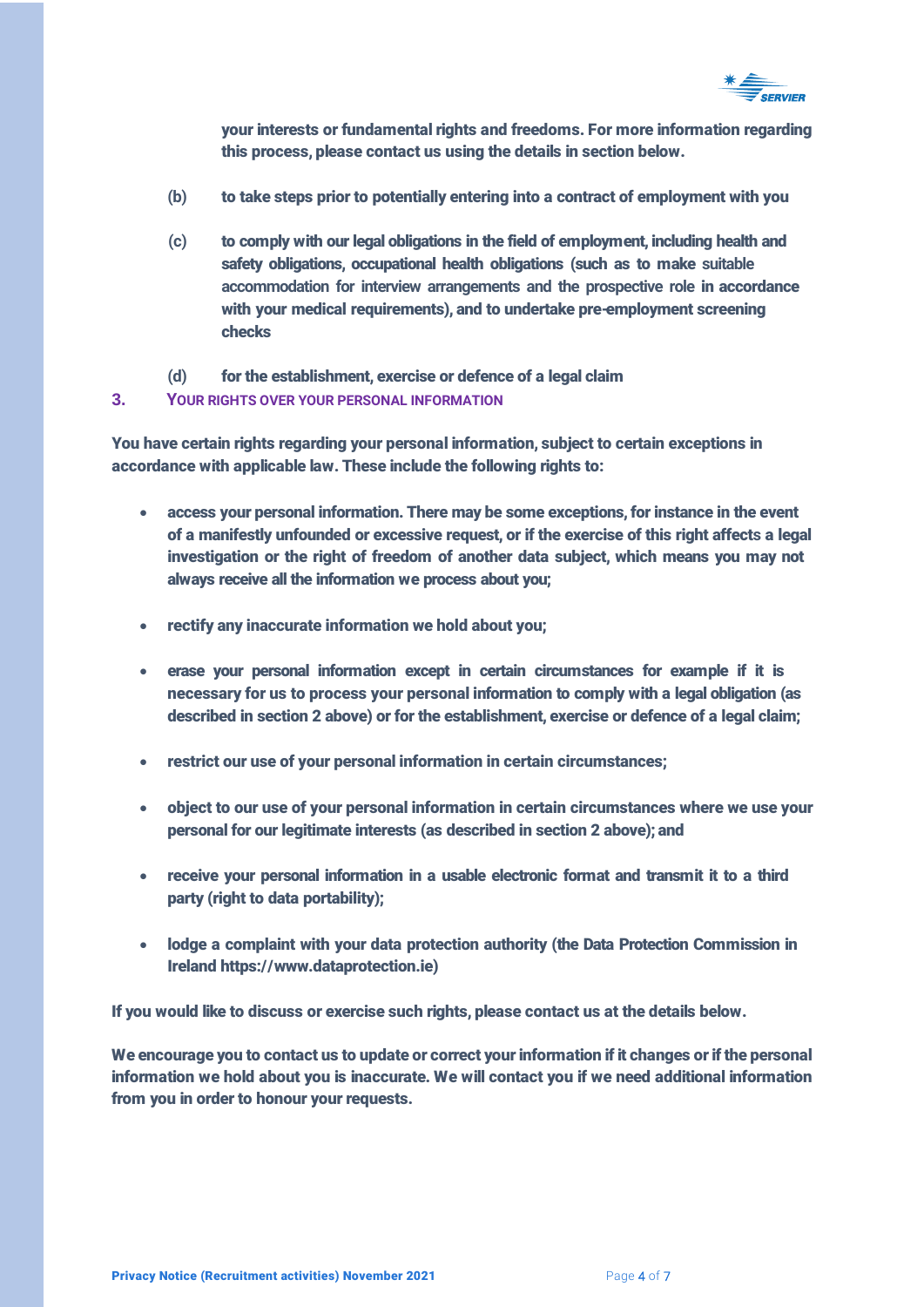

#### **4. INFORMATION SHARING**

We will share your personal information with third parties under the following circumstances:

- **Service providers and business partners**. We may share your personal information with our service providers and business partners that perform services and other business operations for us to support recruitment processes. These third parties include pre-employment screening providers; recruitment agencies; travel agencies, hotels and banks.
- **Servier group companies**. Servier group companies. Servier Laboratories Ltd is ultimately owned by Les Laboratoires Servier, so we work closely with other businesses and companies that fall under the Servier group family. We may share certain information about you with Les Laboratoires Servier and other Servier group companies such as Servier Laboratories Ltd in UK for recruitment and career development purposes. Information on [the global presence of](https://servier.com/en/company/global-presence/) the Servier group can be found here: https://servier.com/en/company/global-presence/ .
- **Law enforcement agency, court, regulator, Home Office, government authority or other third parties**. We may share your personal information with these parties where we believe this is necessary to comply with a legal or regulatory obligation, or otherwise to protect our rights or the rights of any third party**.**

Because we operate as part of a global business, the recipients referred to above may be located outside the jurisdiction in which you are located (or in which we provide the services). See the section on "International Data Transfer" below for more information.

## **5. INFORMATION SECURITY AND STORAGE**

We implement technical and organisational measures to ensure a level of security appropriate to the risk to the personal information we process. These measures are aimed at ensuring the on-going integrity and confidentiality of personal information. We evaluate these measures on a regular basis to ensure the security of the processing.

Servier will keep your personal information for as long as you have an on-going job application in process. Once all on-going applications processes have expired (either where you have entered into an employment contract with us, have withdrawn your application, or have been notified that your application has been unsuccessful), Servier will retain your personal information for a period of time that enables us to :

- Maintain business records for analysis and/or audit purposes
- Maintain statistical information about applicants to help inform recruitment activities
- Comply with record retention requirements under the law
- Defend or bring any existing or potential legal claims
- Deal with any complaints

Except required by law or a potential claim, we will not keep your personal data for more than one year after the on-going recruitment process has ended. If you have not been contacted for an interview, your data will be deleted immediately.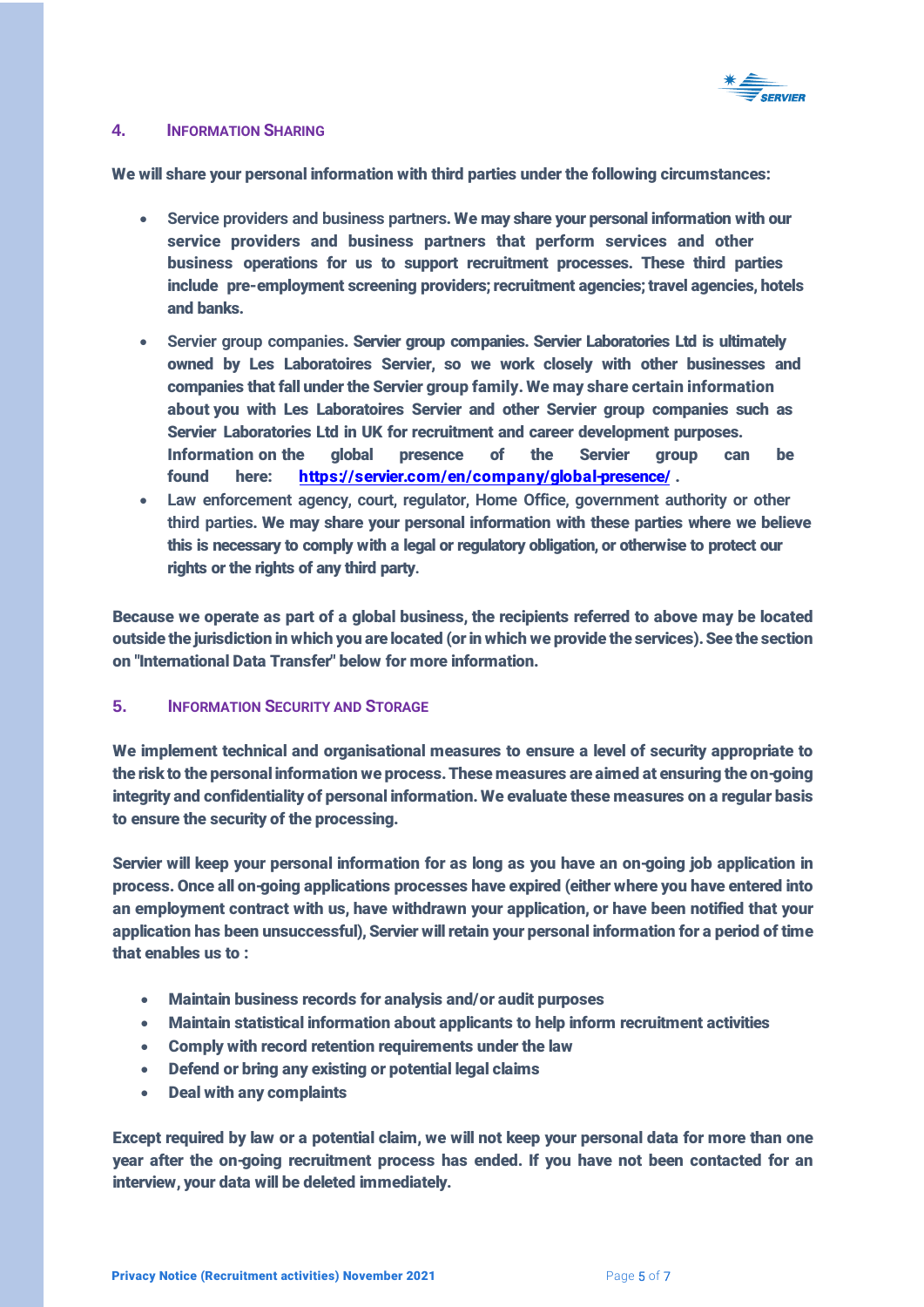

Servier will delete your personal information when it is no longer required for these purposes. If there is any information that Servier is unable, for technical reasons, to delete entirely from their systems, Servier will put in place appropriate measures to prevent any further processing or use of the data.

# **6. INTERNATIONAL DATA TRANSFER**

Given the global nature of the Servier Group, we may transfer personal information including sensitive personal information to other entities of the Servier Group based outside of Ireland to appropriately deal with your enquiry. A list of Servier Group entities and where they are based is available here: https://servier.com/en/company/global-presence/.

We have put in place appropriate safeguards (such as standard contractual clauses) in accordance with applicable legal requirements to ensure that your data is adequately protected. For more information on the appropriate safeguards in place, please contact us at the details below.

In addition, your personal information may be transferred to, stored, and processed by our partners outside of Europe due to its international presence. They must implement appropriate data transfer safeguards to ensure an adequate level of protection for personal information under European Union law.

## **7. CONTACT US**

**Servier Laboratories (Ireland) Ltd and Servier (Ireland) Industries Ltd** are the controllers responsible for the personal information we collect and process. If you have questions or concerns regarding the way in which your personal information has been used, please contact us using the contact details below:

**Servier Laboratories (Ireland) Ltd.**

- Our Data Protection Relay can be contacted at[: dataprivacy-dublin@servier.com](mailto:dataprivacy-dublin@servier.com)
- Telephone: 01 663 8110
- Post: Servier Laboratories Ltd, 19 George's Street Lower, Dun Laoghaire, Co, Dublin A96 ER84.

**Servier (Ireland) Industries Ltd.** 

- The Data Protection Relay can be contacted at: *dataprivacy-arklow@servier.com*
- Telephone: 0402 20800
- Post: Servier (Ireland) Industries Ltd, Gorey Road, Arklow, Co. Wicklow, Ireland

We are committed to working with you to obtain a fair resolution of any complaint or concern about privacy. If, however, you believe that we have not been able to assist with your complaint or concern, you have the right to make a complaint to the data protection authority of the Data Protection Commission in Ireland (https://www.dataprotection.ie) or your local data protection authority if you are based outside Ireland.